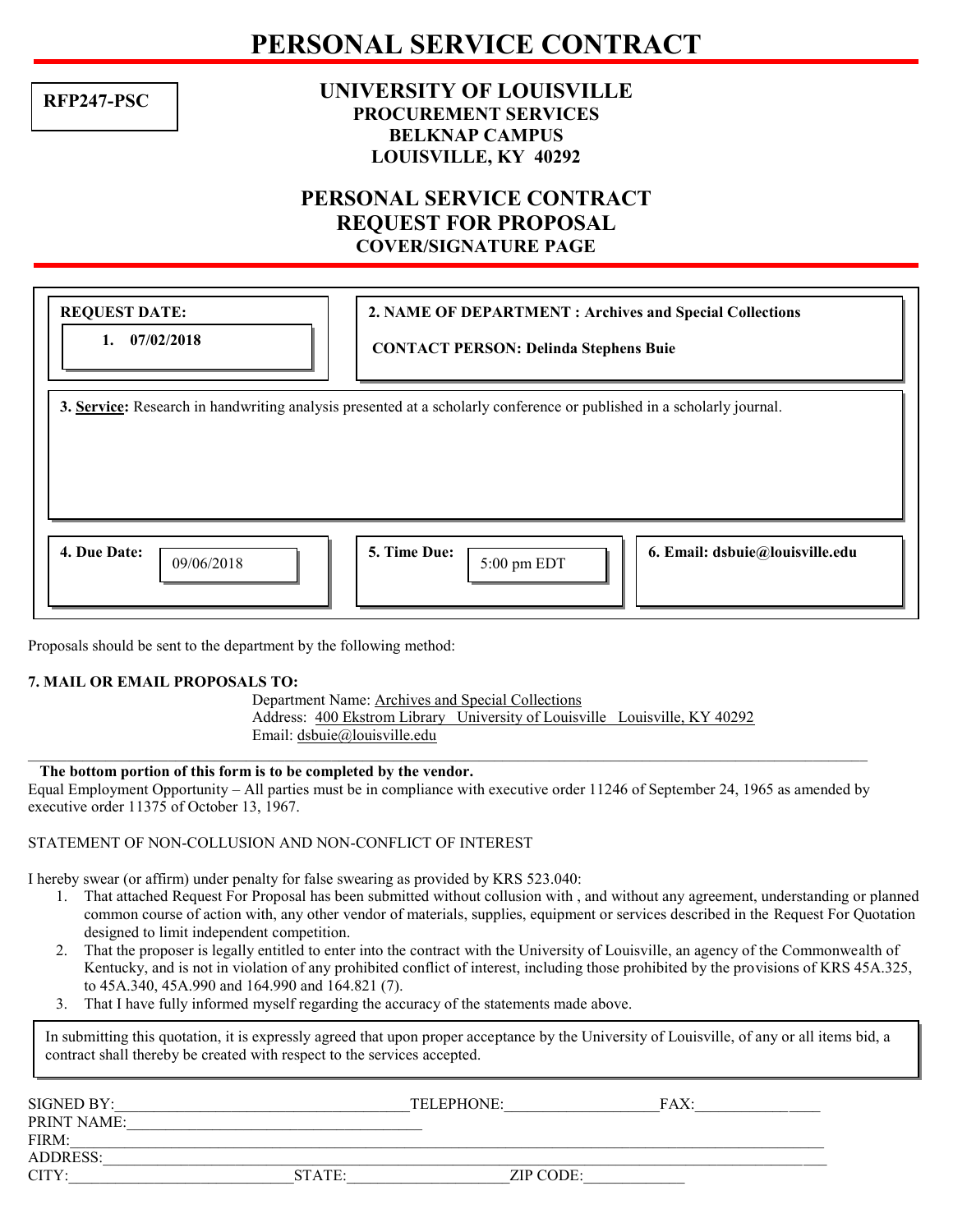## **REQUEST FOR PROPOSALS**

# **Council of Graphological Societies Research Contract**

- **1) Scope of Services:** Archives and Special Collections, a library within the University of Louisville Libraries, seeks a researcher to present or publish a scholarly paper or article in one or more of the following:
	- handwriting
	- handwriting analysis
	- questioned document examination
	- the work of Klara Goldzieher Roman and/or Thea Stein Lewinson

Researchers may work in established graphology or handwriting practices or programs. Researchers also may work in related fields, including education, social work, justice administration, or psychology and brain development.

The work prepared for presentation or publication must be accepted by a conference, professional meeting, or publication appropriate to the discipline in which the work is done.

The completed presentation or article must acknowledge the support of the Council of Graphological Societies, Inc. Endowment at the University of Louisville.

**2) Informational Background:** In 2012 the Council of Graphological Societies, Inc. established an endowment at the University of Louisville Libraries.

The terms of this endowment state that its primary use is to support "research studies in the fields of handwriting, handwriting analysis, and questioned document examination by qualified researchers."

The endowment also supports two significant research collections at the University of Louisville:

- The Klara Goldzieher Roman Collection, which will be donated in future by Dr. Ellen Bowers
- The Thea Stein Lewinson Collection, donated in 2002 by Dr. James Keehner

The endowment supports these collections because, according to the terms of the endowment, they "… have influenced, and continue to influence, the handwriting analysis profession…"

Researchers currently may access the Thea Stein Lewinson Collection, comprising material written by Dr. Stein Lewinson as well as her research files, in Archives and Special Collections at the University of Louisville.

#### **3) Required Submittals:**

- Cost: Proposals must include a single cost figure for the entire contract. No additional costs associated with research, such as travel, conference fees or page subvention fees, will be paid.
- Current resume or curriculum vitae
- One page lay language summary of proposed research project
- $\bullet$  Detailed proposal, including plan of work
- Proposed venue or venues for presentation or publication of work
- Documentation of other funding supporting the project
- Proposed fee for work
- If the proposed research involves the use of humans as subjects, documentation of application, exemption or approval by the candidate's Institutional Review Board (IRB)